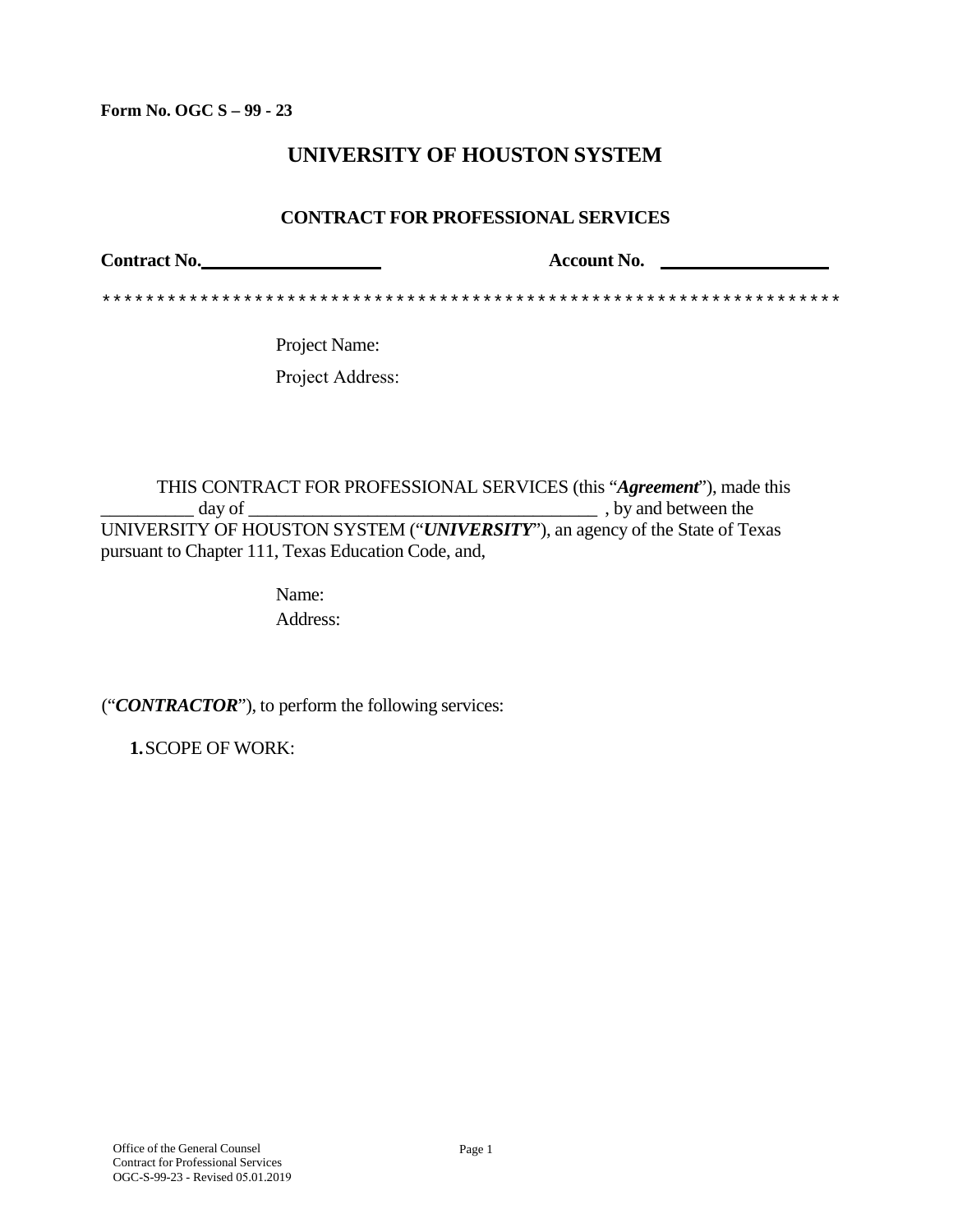- **2.** COMPENSATION: CONTRACTOR's compensation will be a charge for services as defined below, plus Reimbursable Expenses, as defined below:
	- **a.** Check one box only:
		- This is a fixed price contract. UNIVERSITY will pay CONTRACTOR the amount of \$ \_\_\_\_\_\_\_\_\_\_ .
		- This is not a fixed price contract. UNIVERSITY will pay CONTRACTOR an amount <u>not to exceed \$</u> \_\_\_\_\_\_\_\_\_\_\_ based on the hourly rate(s) set forth in CONTRACTOR's proposal dated \_\_\_\_\_\_\_\_\_\_\_\_\_\_\_\_\_\_\_, a copy of which is attached for the limited purpose of establishing the hourly rates of the various persons that will or may be involved in the Scope of Work.
	- **b.** Reimbursable Expenses: Not to exceed \$ \_\_\_\_\_\_\_\_\_, which will include but not be limited to the following:
		- **(i)** Expense of transportation and living when traveling in connection with the project, at UNIVERSITY's prior request, for other than regular trips within the Houston Metropolitan area.
		- **(i)** Actual cost for long distance calls and/or Telex charges in connection with the project.
		- **(ii)** Actual cost of printing and copying in connection with the project.

The above costs will be processed for reimbursement upon receipt of original invoice or other acceptable verification.

- **c.** CONTRACTOR will invoice UNIVERSITY monthly for unpaid compensation earned under this Agreement. Invoices shall reference Contract No. \_\_\_\_\_\_\_\_\_\_ and Account No. \_\_\_\_\_\_\_\_\_\_\_\_\_\_. UNIVERSITY will promptly process for payment to CONTRACTOR each invoice, as approved by UNIVERSITY, upon receipt. Payment terms for amounts due from UNIVERSITY to CONTRACTOR under this Agreement (including due dates and late fees) are governed by Chapter 2251 of the Texas Government Code.
- and shall be completed within calendar days. CONTRACTOR agrees **3.** SCHEDULE: The work to be performed under this Agreement shall be commenced on

that the aforesaid completion date is a material consideration in the award of this Agreement.

- **4.** DELAY: Should CONTRACTOR be delayed in the prosecution or completion of the WORK by other contractors employed by UNIVERSITY, or by any damage caused by fire, weather conditions or casualty for which CONTRACTOR is not responsible, or by general strikes or lockouts caused by reason of any or all of the causes aforesaid, an extended period shall be determined and fixed at the sole but good faith discretion of UNIVERSITY; but no such allowance shall be made unless a claim therefore is presented in writing to UNIVERSITY within ten (10) days of the occurrence of such delay. Contract time may be extended only through a written change order.
- **5.** OWNERSHIP OF DOCUMENTS: All documents, including original drawings, estimates, specifications, field notes and data are and shall remain property of UNIVERSITY. CONTRACTOR will be furnished reproducible copies of such drawings and other documents needed for implementation of the required work. UNIVERSITY and CONTRACTOR agree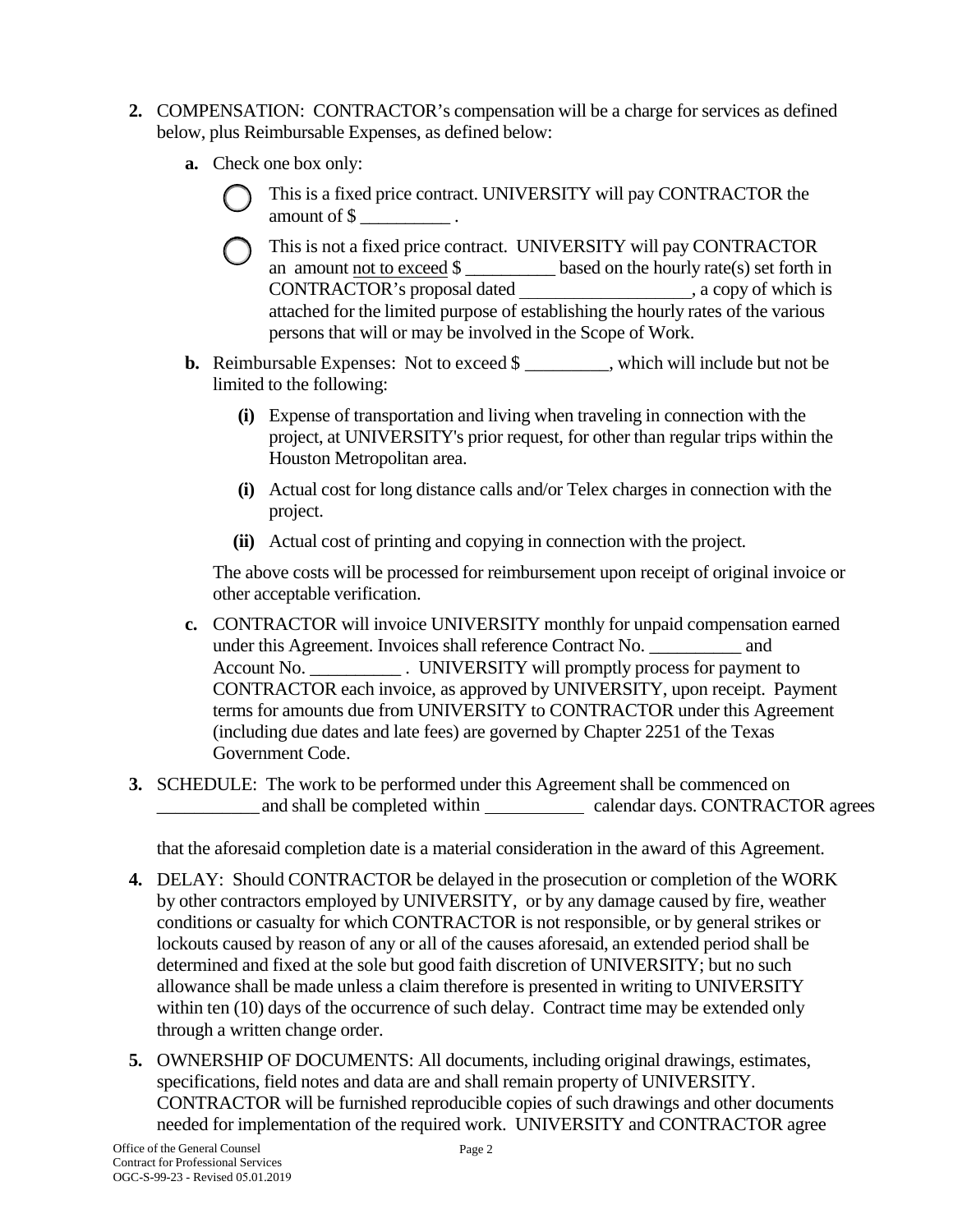that these drawings and documents will be used solely in connection with the assignment covered by this Agreement and for no other purpose without prior negotiation.

**6.** INDEMNITY: To the fullest extent permitted by law, CONTRACTOR shall indemnify, hold harmless, and defend with counsel approved by UNIVERSITY, the UNIVERSITY OF HOUSTON SYSTEM BOARD OF REGENTS, the UNIVERSITY OF HOUSTON, the UNIVERSITY OF HOUSTON SYSTEM, the UNIVERSITY OF HOUSTON-CLEAR LAKE, the UNIVERSITY OF HOUSTON-DOWNTOWN, and the UNIVERSITY OF HOUSTON-VICTORIA, their agents, employees, officers, administrators, component institutions, successors and assigns from and against all claims, injuries, damages, losses, costs, expenses and liability, including but not limited to reasonable attorneys' fees, whether arising before, during or after completion of CONTRACTOR'S work, caused by or arising out of or resulting from performance of work, of whatever nature, provided that any such claim, damage, loss or expense ("*Claim*") is caused by or results from an act of negligence intentional tort, intellectual property infringement, or failure to pay a subcontractor or supplier committed by CONTRACTOR, it's agent, consultant under contract, or another entity over which the CONTRACTOR exercises control ("*Damage*").

Notwithstanding anything to the contrary herein, neither party shall be liable to the other for consequential damages incurred by one another or their subsidiaries or successors, regardless of whether such damages are caused by breach of contract, willful misconduct, negligent act or omission, or other wrongful act of either of them; provided, however, loss of use and loss of profits are acknowledged and agreed for all purposes hereunder to constitute direct and not consequential damages.

Notwithstanding the foregoing, CONTRACTOR shall not be obligated to indemnify the Indemnified Parties from or against a Claim resulting from UNIVERSITY's negligence when such negligence is the sole and proximate cause of the Damage which is the basis of the Claim. In the event CONTRACTOR and UNIVERSITY are found jointly liable by a court of competent jurisdiction, liability for the Claim will be apportioned comparatively in accordance with the laws of the State of Texas, without waiving any governmental immunity available to UNIVERSITY under Texas law and without waiving any defenses of the Parties under Texas law.

**7.** INSURANCE: Prior to commencing performance, CONTRACTOR shall secure, and maintain in force until final acceptance of the project, the following kinds of insurance in the following amounts:

| <b>TYPE OF COVERAGE</b>                                                  | LIMITS OF LIABILITY                                      |  |  |  |
|--------------------------------------------------------------------------|----------------------------------------------------------|--|--|--|
| Worker's Compensation                                                    | <b>Statutory Limit - State of Texas</b>                  |  |  |  |
| <b>Employer's Liability</b>                                              |                                                          |  |  |  |
| Bodily Injury By Accident                                                | \$1,000,000Ea. Accident                                  |  |  |  |
| <b>Bodily Injury By Disease</b>                                          | \$1,000,000Ea. Employee                                  |  |  |  |
| <b>Bodily Injury By Disease</b>                                          | \$1,000,000Policy Limit                                  |  |  |  |
| Commercial General                                                       | $$1,000,000$ Ea. Occurrence/ $$2,000,000$ Aggregate      |  |  |  |
| Liability                                                                |                                                          |  |  |  |
| Includes: Comprehensive Form                                             |                                                          |  |  |  |
| Premises/Operations Products/Completed                                   |                                                          |  |  |  |
| Operations                                                               |                                                          |  |  |  |
| shall<br>contain<br>Coverage<br>not                                      | limiting<br>excluding<br>$endor$ sement(s)<br>any<br>nor |  |  |  |
| Products/Completed Operations, Contractual Liability or Cross Liability. |                                                          |  |  |  |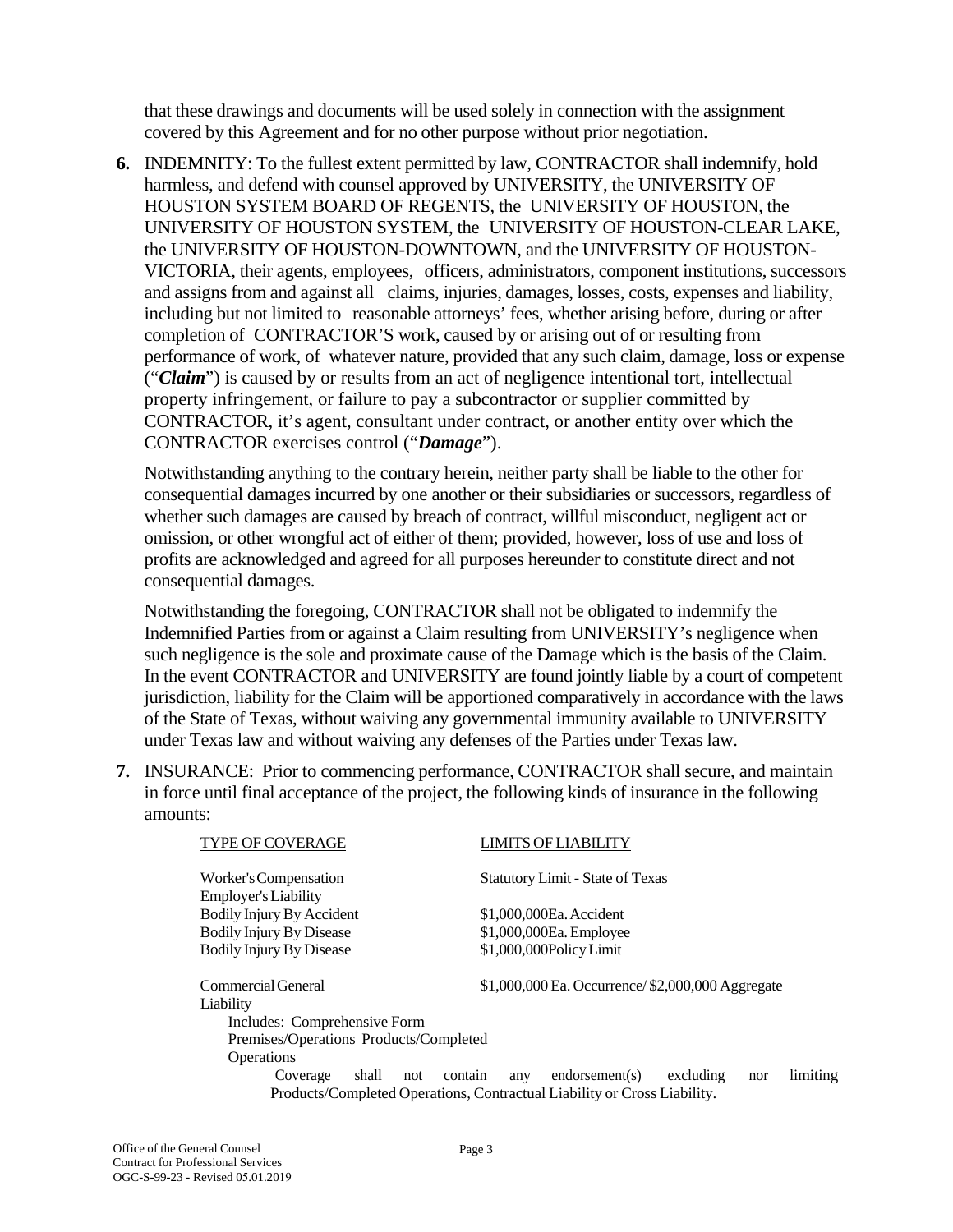| Broad Form and Third Party Property Damage Personal |                                   |           |
|-----------------------------------------------------|-----------------------------------|-----------|
| Injury                                              |                                   |           |
| Fire Damage                                         | Any One Fire                      | \$500,000 |
| Medical Expense                                     | Any One Person                    | \$20,000  |
| Commercial Auto Liability                           | \$1,000,000 Combined Single Limit |           |
| Professional Liability                              | \$5,000,000 (if applicable)       |           |

UNIVERSITY shall, with the exception of Workers Compensation and Employers Liability, be named as an additional insured under each of the above policies, and Contractor and its insurer agree to provide a complete waiver of subrogation against UNIVERSITY. The additional insured status will primary and non-contributory. Certificates of Insurance evidencing the proper coverage must be provided and accepted by UNIVERSITY prior to the start of work and any change in coverage must be reported 30 days prior to taking effect. The insurance carrier must be an "A -" rated carrier. CONTRACTOR'S policy must also state that it is primary over any other available insurance that it may carry.

If any of the policies contain deductibles or retentions, the deductibles or retentions will be the sole responsibility of CONTRACTOR. When a retention or deductible exceeds \$25,000, the Owner, reserves the right, but not the obligation, to review and request a copy of CONTRACTOR'S most recent annual report or audited financial statement.

CONTRACTOR agrees that all work on the project pursuant to this contract shall be at CONTRACTOR'S exclusive risk until final and complete acceptance thereof by UNIVERSITY, and in case of any loss or damage thereto, in whole or in part, prior to such acceptance, however cause, such loss and/or damage shall be borne by CONTRACTOR.

- **8.** RELATIONSHIP OF THE PARTIES: It is agreed and understood that CONTRACTOR is an independent contractor and not an agent or employee of UNIVERSITY. Nothing in this Agreement shall be construed to create a joint venture, partnership, association, or like relationship between the parties. CONTRACTOR accepts the relationship of trust and confidence established between it and UNIVERSITY by this Agreement and covenants to use CONTRACTOR's best professional efforts, skill, judgment, and abilities in performing the Services and to further the interests of UNIVERSITY in accordance with the usual and customary standards of CONTRACTOR'S profession and in compliance with all applicable laws.
- **9.** TERMINATION: UNIVERSITY reserves and has the right and privilege of canceling, suspending, or abandoning the execution of all or any service in connection with this Agreement at any time upon seven (7) days' written notice to CONTRACTOR; provided, however, if the termination is for cause, CONTRACTOR may vitiate UNIVERSITY's notice of termination by curing such cause within such seven (7) day period. CONTRACTOR may terminate this Agreement upon seven (7) days' written notice to UNIVERSITY should UNIVERSITY substantially fail to perform their obligations under the terms of this Agreement. UNIVERSITY's liability in case of early termination will be limited to paying for the work already performed and the expenses already incurred as of the date of the termination, less any and all foreseen or unforeseen damages sustained by UNIVERSITY as a result of any default or consequence of termination.
- **10.** LIMITATION OF LIABILITY. Except for the obligation of UNIVERSITY to pay CONTRACTOR in accordance with Paragraph 2 above, UNIVERSITY shall have no liability to CONTRACTOR or to anyone claiming through or under CONTRACTOR by reason of the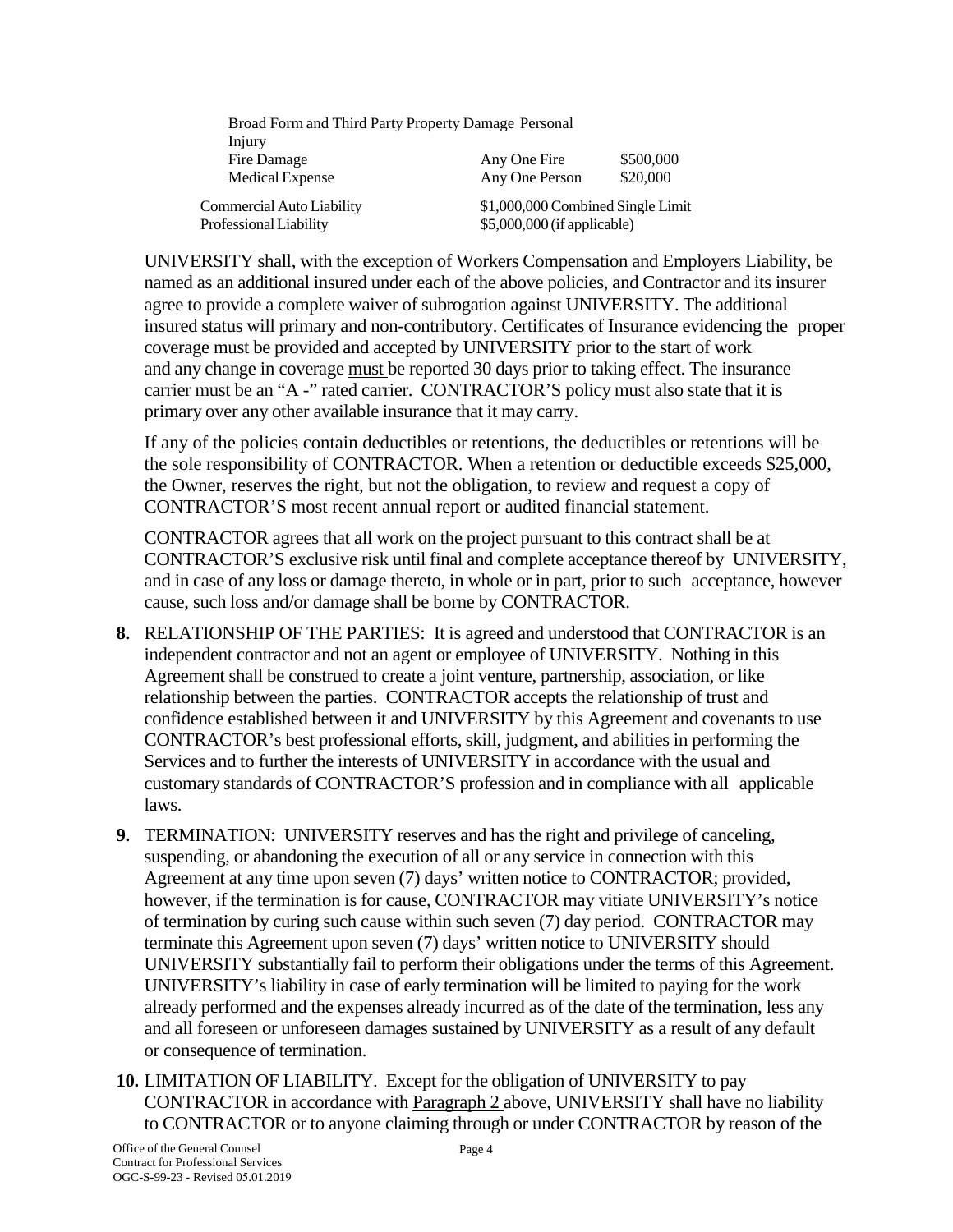execution or performance of this Agreement. Interest on any award against UNIVERSITY in an adjudication for breach of an express provision of this Agreement shall accrue at the Prime Rate not to exceed ten percent (10%) per annum. "Prime Rate" means the per annum interest rate publicly announced by a federally insured bank in the state of Texas selected by UNIVERSITY as such bank's prime or base rate. Notwithstanding any obligation or liability of UNIVERSITY to CONTRACTOR, no present or future partner or affiliate of UNIVERSITY or any agent, officer, director, employee, or regent of UNIVERSITY or of the components comprising The University of Houston System, or anyone claiming under UNIVERSITY has or shall have any personal liability to CONTRACTOR or to anyone claiming through or under CONTRACTOR by reason of the execution or performance of this Agreement.

- **11.** SUCCESSORS AND ASSIGNS: UNIVERSITY and CONTRACTOR each binds himself, and his partners, successors, executors, administrators and assigns to the other party of this Agreement and to the partners, successors, executors, administrators and assigns of such other party in respect to all covenants of this Agreement. CONTRACTOR shall not assign, sublet or transfer his interest in this Agreement without written consent of UNIVERSITY. Nothing herein shall be construed as giving any rights or benefits hereunder to anyone other than UNIVERSITY and CONTRACTOR.
- **12.** INVALIDATION: If this Agreement is not executed by CONTRACTOR within 10 days, it shall become invalid unless UNIVERSITY extends the time in writing.
- **13.** CORPORATE FRANCHISE TAX: CONTRACTOR (or "Seller" or other designation of contracting party) certifies that, upon the effective date of this agreement, either (1) it is not delinquent in payment of State of Texas corporate franchise taxes, or (2) it is not subject to the payment of such taxes. CONTRACTOR (or other designation of contracting party) agrees that any false statement with respect to franchise tax status shall be a material breach hereof, and UNIVERSITY shall be entitled to terminate this Agreement upon written notice thereof to CONTRACTOR (or other designation).
- **14.** COMPLIANCE: CONTRACTOR agrees to abide by and perform the work under this Agreement in compliance with all applicable City, State of Texas and Federal laws, rules, regulations and policies. While on the premises of UNIVERSITY or its components, CONTRACTOR agrees to abide by the policies and procedures of UNIVERSITY and its components relative to conduct on its premises.
- **15.** VENUE: It is mutually agreed by the parties that if litigation should arise concerning all or any part of this Agreement, venue shall lie in Harris County, Texas.

#### **16.** MISCELLANIOUS:

- **a.** By signing this Agreement, CONTRACTOR certifies as follows:
	- **(i)** "Under Section 231.006, Texas Family Code, CONTRACTOR certifies that the individual or business entity named in this Agreement, bid, or application is not ineligible to receive the specified grant, loan, or payment and acknowledges that this Agreement may be terminated and payment may be withheld if this certification is inaccurate."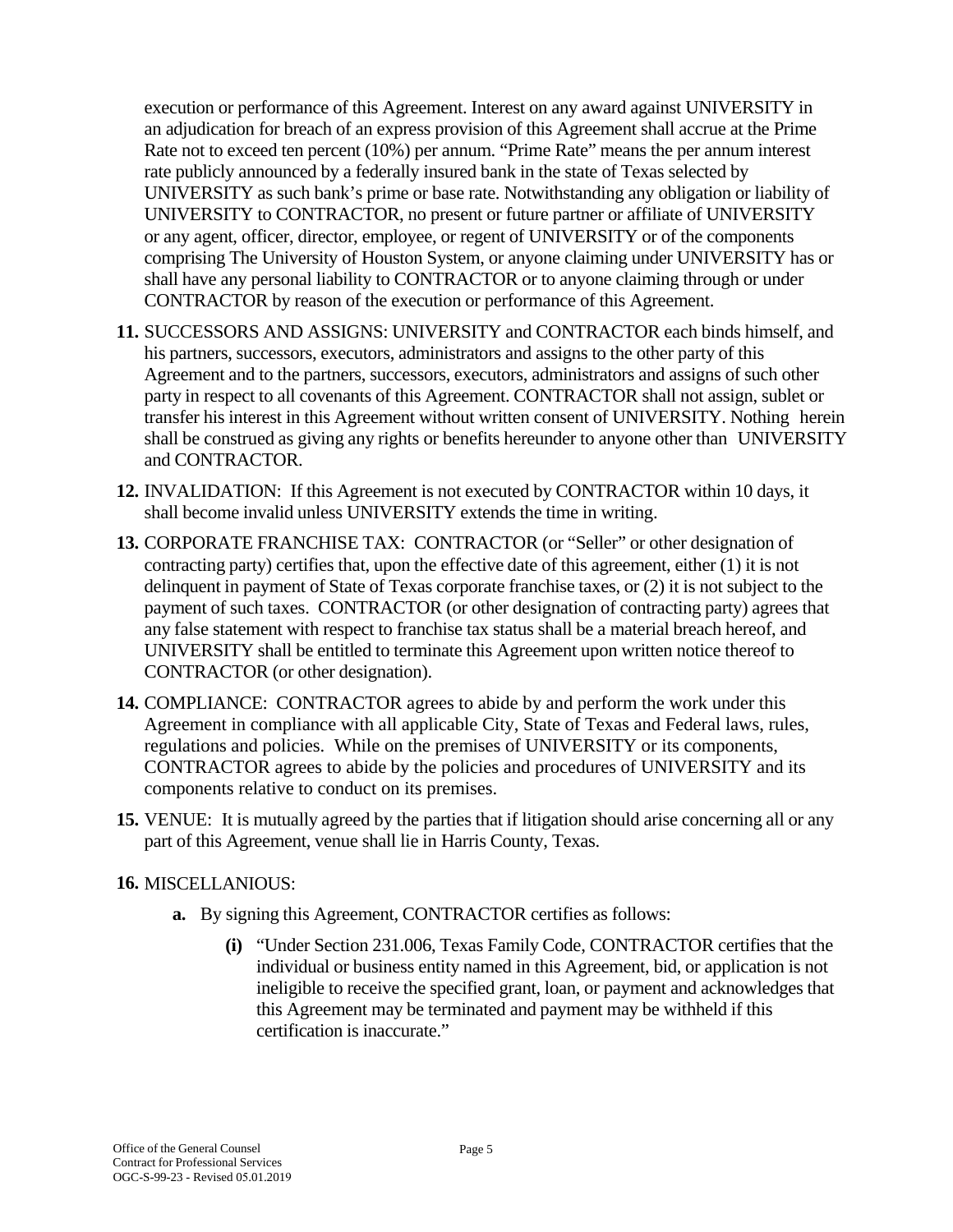- **(ii)** "Under Section 2155.004, Texas Government Code, CONTRACTOR certifies that the individual or business entity named in this Agreement is not ineligible to receive this Agreement and acknowledges that this Agreement may be terminated and payment withheld if this certification is inaccurate."
- **b.** CONTRACTOR shall require any individual on UNIVERSITY's property in satisfaction of CONTRACTOR'S obligations under this Agreement to register with University of Houston Department of Public Safety within seven (7) days of beginning work on Owner's property in accordance with Texas Code of Criminal Procedure Article 62.153 if such individual (a) is required to register as sex offenders with local law enforcement authorities in accordance with Chapter 62 of the Texas Code of Criminal Procedure, and (b) will be on UNIVERSITY's property for fourteen (14) or more consecutive days or for more than thirty (30) days in any calendar year.
- **c.** Nothing in this Agreement shall create a contractual relationship with or a cause of action in favor of a third party against UNIVERSITY. It is agreed by UNIVERSITY and CONTRACTOR that this Agreement is intended for the benefit of UNIVERSITY and CONTRACTOR only and not for the benefit of architects, engineers, contractors, subcontractors, including suppliers or any of their employees or agents, or any other person.
- **d.** This Agreement shall be governed by the laws of the State of Texas.
- **e.** This instrument contains the entire agreement between UNIVERSITY and CONTRACTOR and can be modified only by written instrument signed by authorized representatives of UNIVERSITY and CONTRACTOR.

EXECUTED in the year and day referenced first above mentioned.

CONTRACTOR

| By: |        |  |  |  |
|-----|--------|--|--|--|
|     | Name:  |  |  |  |
|     | Title: |  |  |  |
|     | Date:  |  |  |  |

Tax Identification No.: